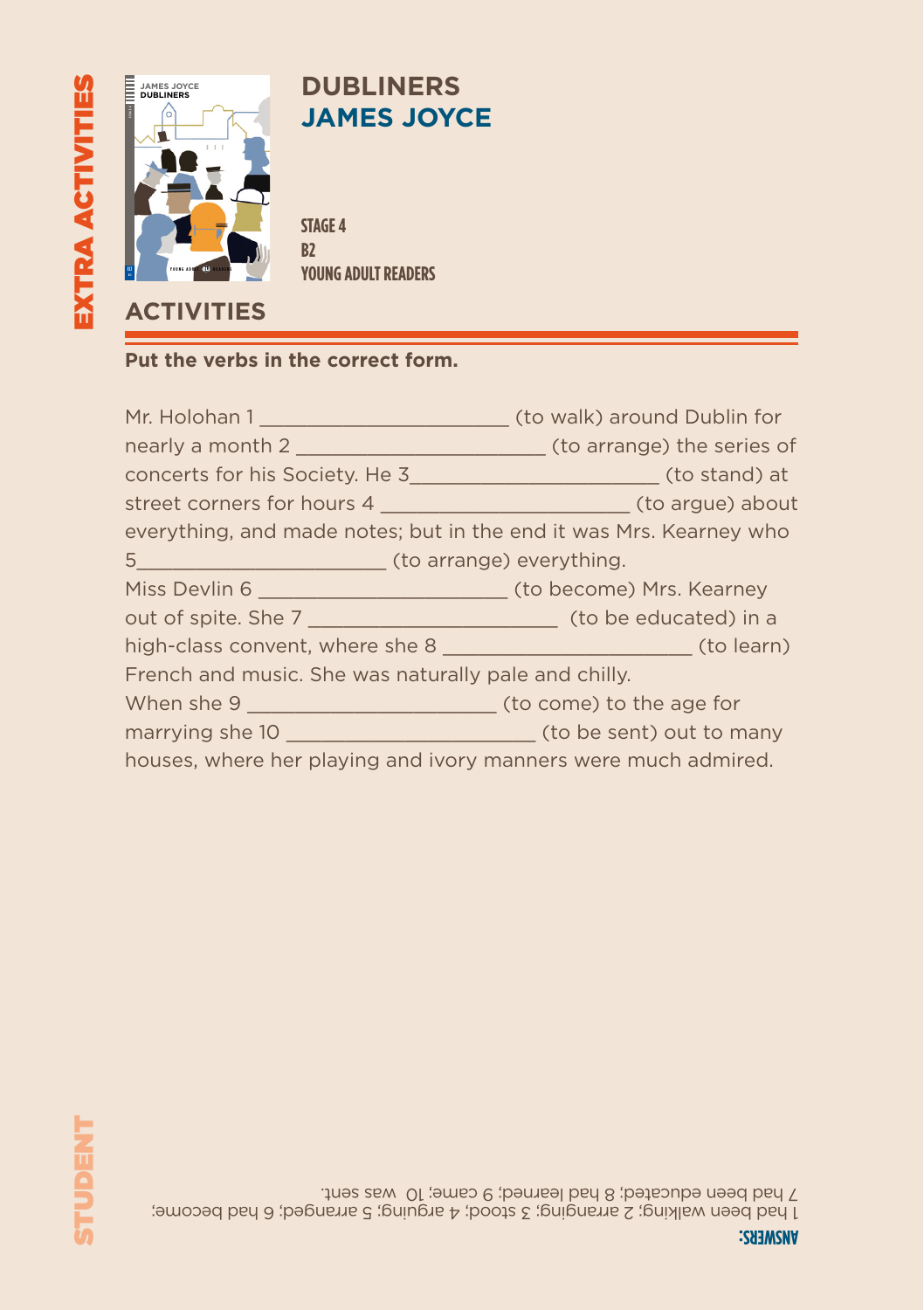

**TEST YOURSELF**

**Match each summary with the correct story. There are two summaries for each of the first five stories.**

> After the Race - A Painful Case - Araby - Eveline The Boarding House - The Sisters

 $\Box$  1 The boy would know that the priest had died because the lights would be switched off in his room and two candles placed at his head.

|                  |  |  | $\Box$ 2 Every morning, the boy watches in secret for Mangan's sister |  |
|------------------|--|--|-----------------------------------------------------------------------|--|
| to come outside. |  |  |                                                                       |  |

| $\Box$ 3 Her father is mean with money, she has to look after two  |  |  |  |  |  |  |  |
|--------------------------------------------------------------------|--|--|--|--|--|--|--|
| young children, make sure they go to school and eat regular meals. |  |  |  |  |  |  |  |

 $\Box$  4 Jimmy loses a lot of money playing cards with his Continental friends, he makes a lot of mistakes with his cards. He knows he has been stupid.

 $\Box$  **5** The cars race through Dublin. The spectators shout and cheer the French team, who they see as their friends.

 $\Box$  6 James Duffy prefers life and relationships to be ordered and controlled.

 $\Box$  7 Mr. Mooney borrows money and spends a lot of time in the pub. His wife gains a separation from him after he attacks her with a meat cleaver.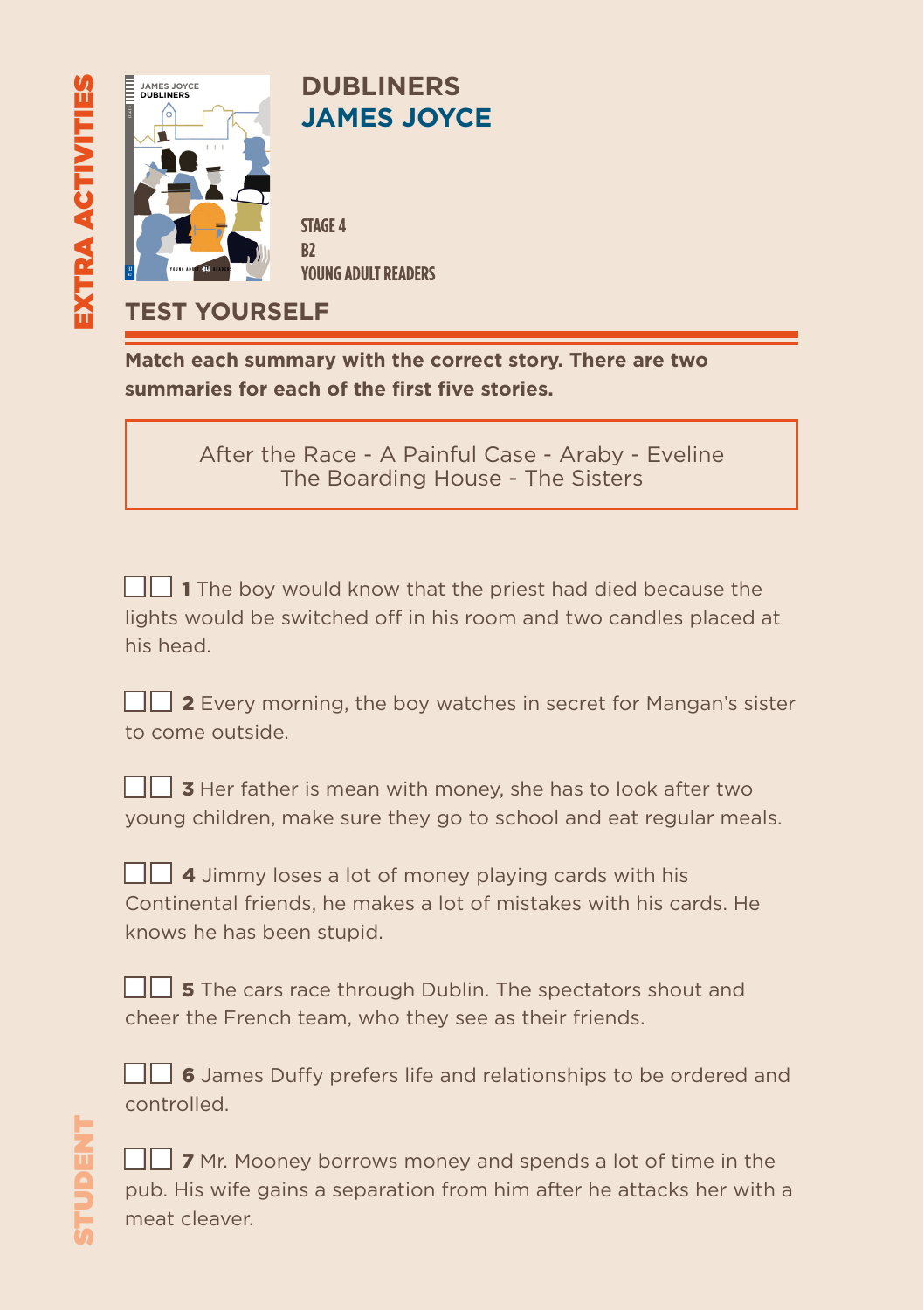

 $\Box$  8 Many of the people that she grew up with have died or moved away, and now she is moving to Buenos Aires with Frank.

|          |  |  |  |  | $\Box$ 9 The boy promises to bring her something from the bazaar, if |  |  |
|----------|--|--|--|--|----------------------------------------------------------------------|--|--|
| he goes. |  |  |  |  |                                                                      |  |  |

■ 10 After that, Mrs. Mooney sells her butcher's business and opens up a boarding house for tourists and office workers. She makes sure her daughter finds a suitable husband.

| 11 Mrs. Sinico becomes depressed when the man she loves              |
|----------------------------------------------------------------------|
| decides to stop seeing her. Her relationship with her husband starts |
| to go wrong. She begins to drink and is killed in an accident when   |
| she is hit by a train.                                               |

 $\Box$  **12** The boy feels a sense of freedom after the old priest. Father Flynn, dies.

The Sisters 12 1; Araby 2, 9; Eveline 8, 3; After the Race 5, 4; The Boarding House 7, 10; A Painful Case 6; 11.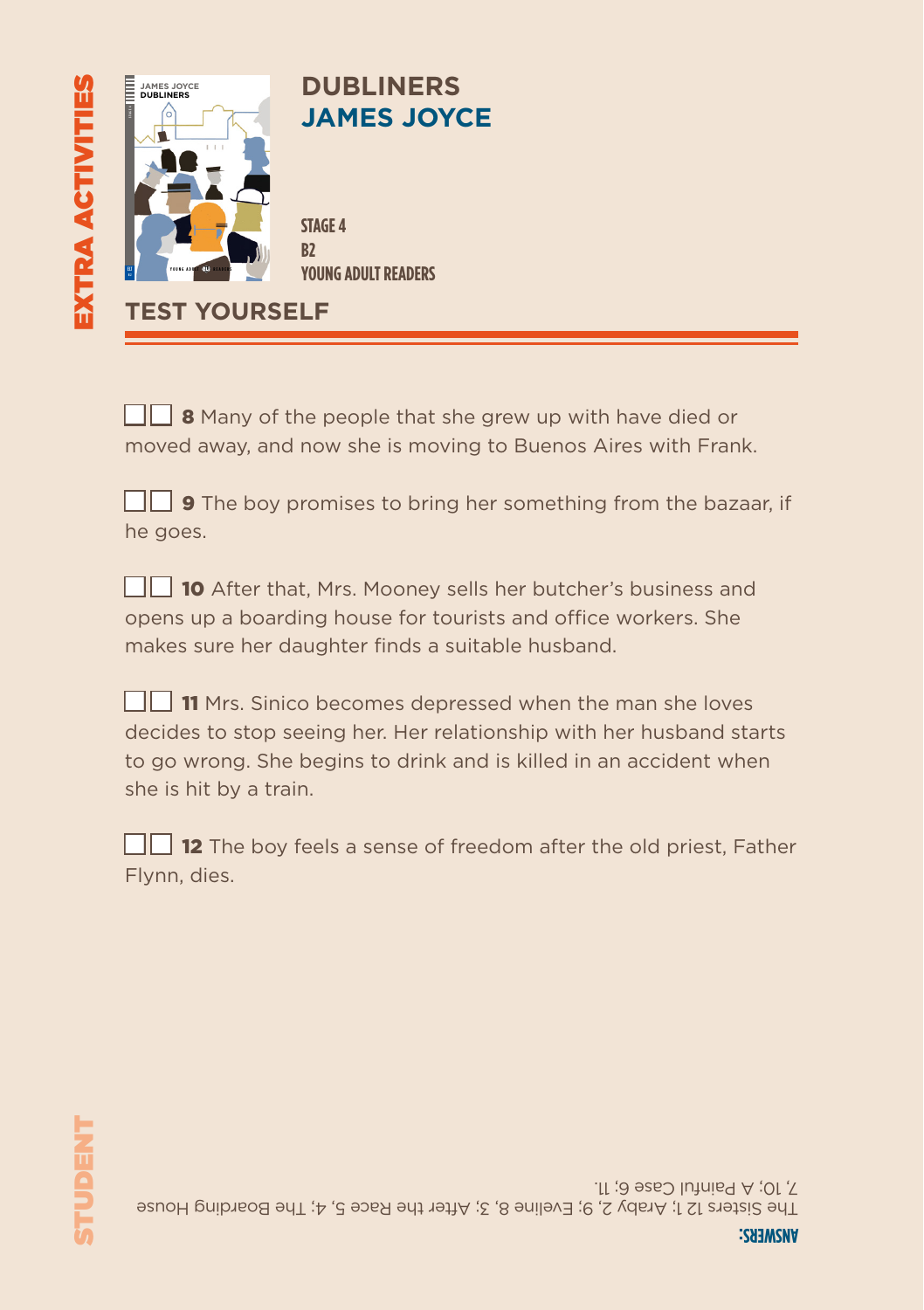

## **DUBLINERS JAMES JOYCE**

**STAGE 4 B2 YOUNG ADULT READERS**

# FCE - Reading

### **Read this extract from The Dead. Seven sentences have been taken out. Choose one of the sentences A–G that best fits each gap.**

- 1 'Gretta, dear, what are you thinking about?' $\square$
- 2 Then she burst into tears and said: 'I am thinking about that song.' Gabriel stood still in shock.  $\Box$
- **3** 'I am thinking about a person a long time ago who used to sing that song.' $\vert \vert$
- 4 'A person I used to know in Galway,' she said. The smile passed away from Gabriel's face.  $\Box$
- 5 'It was a young boy called Michael Furey. He used to sing the Lass of Aughrim. I can see him so clearly. He had big, dark eyes.' A thought flew across Gabriel's mind: ■
- 6 She looked at him and asked in surprise:  $\Box$
- 7 Gabriel felt awkward. 'How do I know? Are you in love with him?' She looked away from him towards the light of the window in silence: 'He's dead,' she said.
- A 'Perhaps that's why you wanted to go to Galway with Molly Ivors,' he said coldly.
- **B** A dull anger began to burn at the back of his mind.
- C 'What for?'
- D 'What about that song? Why does that make you cry?'
- **E** 'He died when he was only seventeen.'
- **F** 'Who?' asked Gabriel smiling.
- G She did not answer at once.